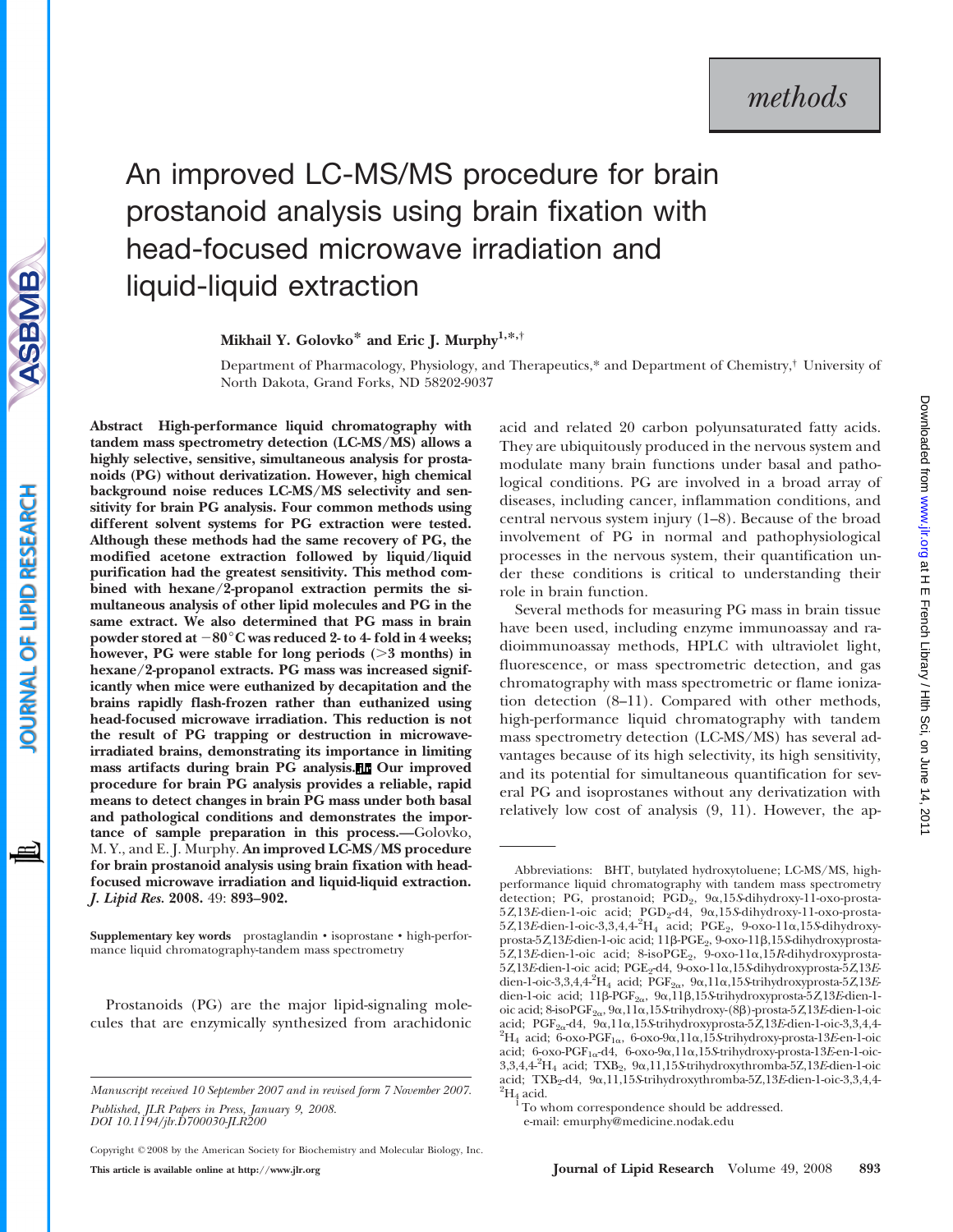**SBMB** 

plication of LC-MS/MS requires special care for brain PG extraction and sample preparation before analysis, because of the complicated brain biological matrix that produces high chemical background noise, thereby reducing the selectivity and sensitivity of detection. Several different methods are used for brain PG extraction, including methanol extraction followed by solid-phase extraction (9, 12, 13), hexane/2-propanol extraction (14), ether extraction (15), and acetone/chloroform extraction (16). Although methanol extraction followed by solid-phase extraction (9) and ether extraction (15) have been used in different LC-MS/MS procedures, it is important to note that the simultaneous evaluation of these different extraction methods for use in brain PG analysis using LC-MS/MS has not been done.

Another important factor that must be considered during brain PG analysis is the method used to euthanize the animal and the subsequent handling of the brain sample. Brain PG mass in rodents euthanized by headfocused microwave irradiation is 10- to 40-fold lower than in animals euthanized by decapitation (17, 18). Although it is assumed that this reduction in PG mass is the result of heat inactivation of the enzymes involved in postmortem PG formation (17–19), this reduction could also be the result of the trapping or destruction of PG in microwaved brain. Several lines of evidence support the assumption that PG are not trapped or destroyed during microwave treatment. Brain PG mass found in indomethacin-treated animals euthanized by decapitation does not differ from PG mass in brains from animals euthanized by microwave irradiation (18). Also, after intracerebral ventricular injection of radiolabeled PG before microwave irradiation, most of the recovered radioactivity was in the form of PG; however, the recovery of the radiolabeled PG from brains subjected to microwave irradiation was not examined in this study (19). Importantly, these studies do not provide direct evidence that PG are not trapped or destroyed in microwaved brains.

In the present study, we evaluated and modified existing methods for brain PG extraction and sample preparation for LC-MS/MS analysis. The modified method improved the limits of tissue PG detection by 4- to 20-fold in an individual PG-dependent manner and allowed the analysis of PG in  $\leq 10$  mg of brain tissue with an extraction recovery that ranged from 85% to 95%. We also evaluated PG stability during storage and analysis and provide direct evidence that PG are not trapped or destroyed in microwaved brains.

## MATERIALS AND METHODS

Several alternative procedures and conditions for PG analysis were tested and are presented in Results and Discussion. Described below are the final recommended methods.

## Chemicals

9-Oxo-11a,15S-dihydroxyprosta-5Z,13E-dien-1-oic acid (PGE2), 9-oxo-11b,15S-dihydroxyprosta-5Z,13E-dien-1-oic acid (11b $PGE_2$ ), 9-oxo-11a,15R-dihydroxyprosta-5Z,13E-dien-1-oic acid (8isoPGE2), 9-oxo-11a,15S-dihydroxyprosta-5Z,13E-dien-1-oic- $3,3,4,4^{2}H_{4}$  acid (PGE<sub>2</sub>-d4),  $9\alpha,15S$ -dihydroxy-11-oxo-prosta-5Z,13E-dien-1-oic acid (PGD<sub>2</sub>), 9α,15S-dihydroxy-11-oxo-prosta- $5Z,13E$ -dien-1-oic-3,3,4,4<sup>-2</sup>H<sub>4</sub> acid (PGD<sub>2</sub>-d4), 9 $\alpha$ ,11 $\alpha$ ,15S-trihydroxyprosta-5Z,13E-dien-1-oic acid (PGF<sub>2a</sub>),  $9\alpha$ ,11 $\beta$ ,15S-trihydroxyprosta-5Z,13E-dien-1-oic acid  $(11\beta-PGF_{2\alpha})$ ,  $9\alpha,11\alpha,15S$ trihydroxy-(8 $\beta$ )-prosta-5Z,13E-dien-1-oic acid (8-isoPGF<sub>2a</sub>), 9a,11a,15S-trihydroxyprosta-5Z,13E-dien-1-oic-3,3,4,4- $^2{\rm H_4}$  acid  $(PGF_{2\alpha}d4)$ , 6-oxo-9 $\alpha$ ,11 $\alpha$ ,15S-trihydroxy-prosta-13E-en-1-oic acid (6-oxo-PGF<sub>1 $\alpha$ </sub>), 6-oxo-9 $\alpha$ ,11 $\alpha$ ,15S-trihydroxy-prosta-13E-en-1-oic-3,3,4,4<sup>-2</sup>H<sub>4</sub> acid (6-oxo-PGF<sub>1 $\alpha$ </sub>-d4), 9 $\alpha$ ,11,15S-trihydroxythromba-5Z,13E-dien-1-oic acid (TXB<sub>2</sub>), and 9a,11,15S-trihydroxythromba-5Z,13E-dien-1-oic-3,3,4,4- $^{2}H_{4}$  acid (TXB<sub>2</sub>-d4) were purchased from Cayman Chemical Co. (Ann Arbor, MI). Other chemicals of analytical or higher quality were from Merck KGaA (Darmstadt, Germany).

#### Animals

This study was conducted in accordance with the National Institutes of Health Guidelines for the Care and Use of Laboratory Animals (Publication 80-23) and under an animal protocol approved by the Institutional Animal Care and Use Committee at the University of North Dakota (Protocol 0409-9). Male 129/SvEv strain mice (25–30 g) were maintained on standard laboratory chow diet and water ad libitum. The ages of the mice used in this study were between 9 and 11 months.

## Brain PG extraction

Fasted male mice were anesthetized with halothane (1–3%) and euthanized using head-focused microwave irradiation (2.8 kW, 1.35 s; Cober Electronics, Inc., Norwalk, CT) to heatdenature enzymes in situ. The whole brain was removed, frozen in liquid nitrogen, and pulverized under liquid nitrogen temperatures to a fine, homogeneous powder.

The extraction protocol was a modification of a previously published procedure (16) that was adapted for tissue extraction. Pulverized tissue (10–20 mg) was homogenized in 3 ml of acetone-saline (2:1) containing PGE<sub>2</sub>-d4 and 6-oxo-PGF<sub>1 $\alpha$ </sub>-d4 (100 pg in 10  $\mu$ l of acetonitrile) as internal standards and 0.005% butylated hydroxytoluene (BHT) to prevent PG oxidation using a Tenbroeck tissue grinder (Kontes Glass Co., Vineland, NJ). The homogenate was transferred to a screw-top tube, vortexed for 4 min, and subjected to 10 min of centrifugation  $(2,000 \text{ g})$  at 4°C. The supernatant was transferred to another screw-top tube and mixed with 2.0 ml of hexane by vortexing for 0.5 min. Then, the mixture was subjected to 10 min of centrifugation  $(2,000 \text{ g})$  at 4°C. The upper phase containing hexane with extracted lipids was discarded, the lower phase was acidified with formic acid to pH 3.5 (30  $\mu$ l of 2 M formic acid), and 2 ml of chloroform containing 0.005% BHT was added. The mixture was vortexed for 0.5 min and again subjected to 10 min of centrifugation  $(2,000 \text{ g})$  at  $4^{\circ}$ C to aid in the separation of the two phases. The lower phase containing chloroform was transferred to a screw-top tube silanized with Sigmacote® (Sigma Chemical Co., St. Louis, MO), flushed with nitrogen, and cooled at  $-20^{\circ}$ C for at least 2 h. This cooling allows the separation of any residual upper phase, which is then removed and discarded before analysis.

## Sample preparation for LC-MS/MS

After the residual upper phase was discarded, 200  $\mu$ l of methanol was added to the extract and it was dried down under a stream of nitrogen. The dried extract was transferred to  $100 \mu l$ silanized microvial inserts (National Scientific, Rockwoods, TN; catalog No. C4010-S630) using  $2 \times 0.1$  ml of chloroform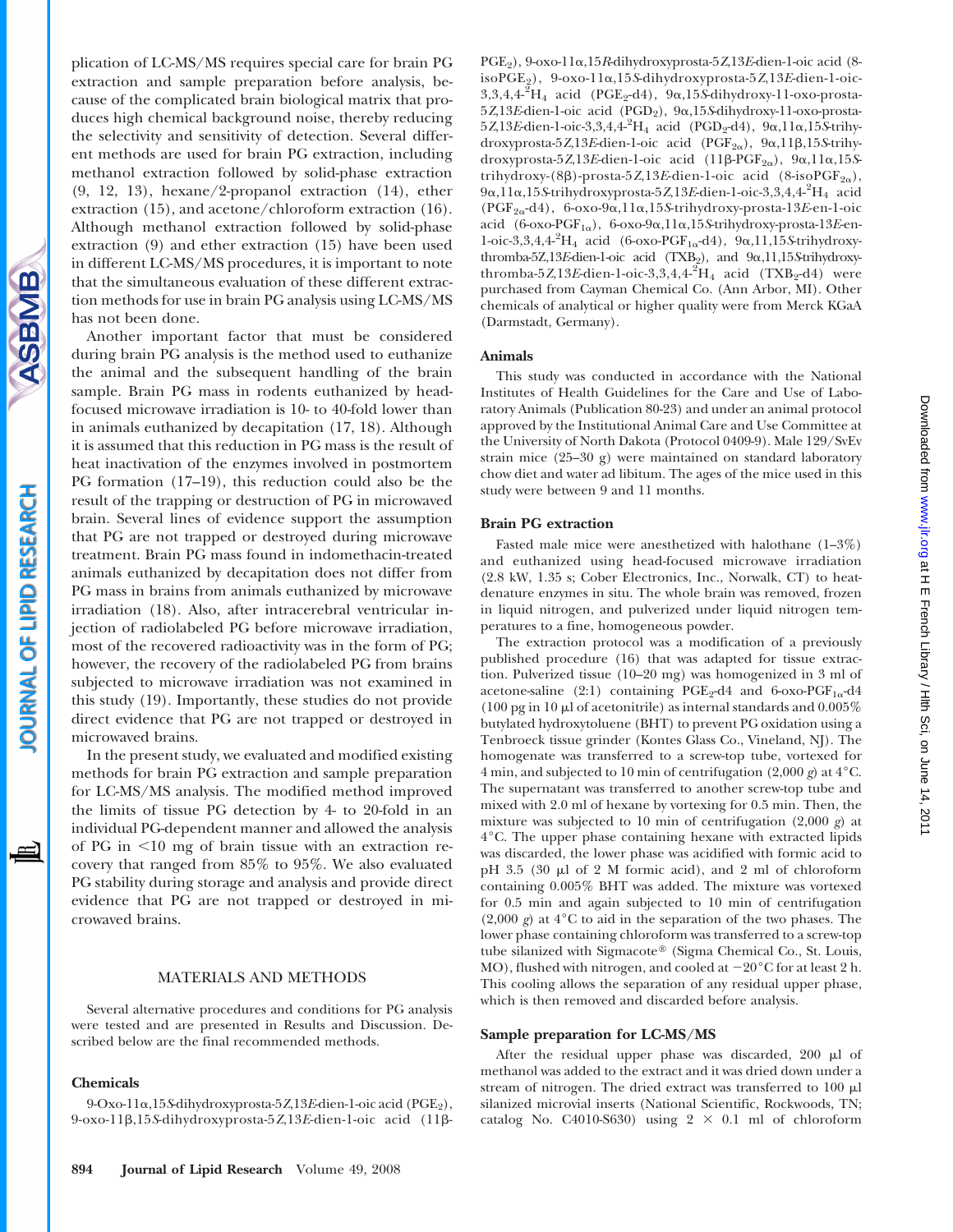Downloaded from www.jlr.org at H E French Library / Hlth Sci, on June 14, 2011 Downloaded from [www.jlr.org](http://www.jlr.org/) at H E French Library / Hlth Sci, on June 14, 2011

## containing 10% methanol and 0.005% BHT. The solvent in microvial inserts was dried down under a stream of nitrogen. The transfer procedure was repeated twice. Ten microliters of acetonitrile was added to the insert with dried extract, vortexed for  $30$  s, and mixed with  $20 \mu l$  of water.

# Reverse-phase HPLC electrospray ionization mass spectrometry

The separation was carried out using a Luna C-18(2) column (3  $\mu$ m, 100 Å pore diameter, 150  $\times$  2.0 mm; Phenomenex, Torrance, CA) with a stainless-steel frit filter  $(0.5 \mu m)$  and security guard cartridge system (C-18) (Phenomenex). The HPLC system consisted of an Agilent 1100 series LC pump equipped with a wellplate autosampler (Agilent Technologies, Santa Clara, CA). The autosampler was set at  $4^{\circ}$ C. Twenty-five microliters out of a 30  $\mu$ l sample was injected onto a chromatographic column.

The solvent program for elution was modified from a previously described method (20). This modification was made to increase the sensitivity of detection by increasing peak sharpness and resolving PG from other chemical compounds coextracted from brain tissue. The solvent system was composed of 0.1% formic acid in water (solvent A) and 0.1% formic acid in acetonitrile (solvent B). The flow rate was 0.2 ml/min, and the initial solvent conditions started with 10% solvent B. At 2 min, the percentage of B was increased to 65% over 8 min; at 15 min, the percentage of B was increased to 90% over 5 min; and at 35 min, it was reduced to 10% over 2 min. Equilibration time between runs was 13 min.

MS analysis was performed using a quadrupole mass spectrometer (API3000; Applied Biosystems, Foster City, CA) equipped with a TurboIonSpray ionization source. Analyst software version 1.4.2 (Applied Biosystems) was used for instrument control, data acquisition, and data analysis. The mass spectrometer was optimized in the multiple reaction monitoring mode. The source was operated in negative ion electrospray mode at  $450^{\circ}$ C, electrospray voltage was  $-4,250$  V, nebulizer gas was zero grade air at 8 l/min, and curtain gas was ultrapure nitrogen at 11 l/min. Declustering potential, focusing potential, and entrance potential were optimized individually for each analyte as presented in **Table 1.** Focusing potential was  $-200$  V, and entrance potential  $was -10V$  for all analytes. The quadrupole mass spectrometer was operated at unit resolution.

 $PGE_2$ ,  $PGD_2$ ,  $PGF_{2\alpha}$ , and  $TXB_2$  were quantified using  $PGE_2$ -d4 as the internal standard, whereas 6-oxo-PGF<sub>1 $\alpha$ </sub> was quantified using 6-oxo-PGF<sub>1 $\alpha$ </sub>-d4 as the internal standard. Initially, we used  $PGD<sub>2</sub>-d4$ ,  $PGF<sub>2</sub>_{\alpha}$ -d4, and  $TXB<sub>2</sub>-d4$  to normalize  $PGD<sub>2</sub>$ ,  $PGF<sub>2</sub>_{\alpha}$ , and  $TXB<sub>2</sub>$ , respectively; however, this approach did not improve variability or recovery results compared with quantification using only PGE2-d4. An example of brain PG LC-ESI-MS/MS analysis is presented in Fig. 1.

# Statistical analysis

All statistical comparisons were calculated using a two-way, unpaired Student's t-test or a one-way ANOVA and a Tukey-Kramer posthoc test when appropriate, using Instat II (Graphpad, San Diego, CA). Statistical significance was defined as  $P \leq$ 0.05. All values are expressed as means  $\pm$  SD.

# RESULTS AND DISCUSSION

# PG extraction

The brain has a complicated biological matrix that produces high chemical background noise, so that the use of LC-MS/MS to measure brain PG mass requires special care with regard to sample preparation before analysis. Although several methods for brain PG extraction and purification are currently used (9, 12, 14–16, 21), these methods have not been evaluated for use by LC-MS/MS analysis.

Here, we have evaluated the background chemical noise and limits of sensitivity for four different methods currently used for PG extraction and analysis. The efficiency of the extraction procedures was estimated by the recovery of the deuterium-labeled PG added to the samples before extraction and ranged from 85% to 95% for each of the methods tested; there were no significant differences between methods.

# Brain extraction with methanol followed by solid-phase extraction on  $C_{18}$  columns

The most common method is methanol extraction followed by solid-phase extraction (9, 12, 13). Here, we describe our modified extraction methodology based upon a previously described procedure (10). Briefly,  $\sim 20$  mg of brain microwaved tissue was homogenized in 3 ml of 15% methanol in water at pH 3 containing  $PGE_2-d4$  and 6-oxo- $PGF_{1\alpha}$ -d4 (100 pg in 10 µl of acetonitrile) as internal standards and 0.005% BHT to prevent PG oxidation using a 7 ml Tenbroeck tissue grinder (Kontes Glass Co.). The homogenate was then transferred to a screw-top tube, vortexed for 4 min, and subjected to 10 min of centrifugation (2,000 g) at  $4^{\circ}$ C. The supernatant was loaded onto a prewashed C18 Sep-Pak classic cartridge (Waters Corp., Milford, MA). To remove the bound PG, the cartridge was washed with 20 ml of 15% methanol followed by 20 ml

TABLE 1. Multiple reaction monitoring parameters optimized for PG of interest

| PG                                           | O1 Mass | O3 Mass | Declustering<br>Potential | Collision Cell<br>Energy | Collision Cell<br><b>Exit Potential</b> |
|----------------------------------------------|---------|---------|---------------------------|--------------------------|-----------------------------------------|
| $PGE_2$ and $PGD_2$                          | 351.2   | 271.5   | $-30$                     | $-28$                    | $-10$                                   |
| $PGE_2-d_4$                                  | 355.2   | 275.5   | $-30$                     | $-28$                    | $-10$                                   |
| $PGF_{2\alpha}$                              | 353.3   | 193.2   | $-40$                     | $-34$                    | $^{-11}$                                |
| $6\text{-oxo-PGF}_{1\alpha}$                 | 369.2   | 163.4   | $-40$                     | $-37$                    | $-29$                                   |
| $6\text{-oxo-PGF}_{1\alpha}$ -d <sub>4</sub> | 374.2   | 167.4   | $-40$                     | $-37$                    | $-29$                                   |
| TXB <sub>2</sub>                             | 369.2   | 169.2   | $-40$                     | $-30$                    | $-9$                                    |

PG, prostanoid; PGD2, 9a,15S-dihydroxy-11-oxo-prosta-5Z,13E-dien-1-oic acid; PGE2, 9-oxo-11a,15S-dihydroxyprosta-5Z,13E-dien-1-oic acid;  $\textrm{PGE}_2$ d $_4$  9-oxo-11a,15S-dihydroxyprosta-5Z,13E-dien-1-oic-3,3,4,4- $^2$ H4 acid; PGF<sub>2a</sub>, 9a,11a,15S-trihydroxyprosta-5Z,13E-dien-1-oic acid; 6-oxo-PGF<sub>1a</sub>, 6-oxo-9a,11a,15S-trihydroxy-prosta-13E-en-1-oic acid; 6-oxo-PGF<sub>1a</sub>-d<sub>4</sub>, 6-oxo-9a,11a,15S-trihydroxy-prosta-13E-en-1-oic-3,3,4,4<sup>2</sup>H<sub>4</sub> acid; TXB<sub>2</sub>, 9a,11,15S trihydroxythromba-5Z,13E-dien-1-oic acid.

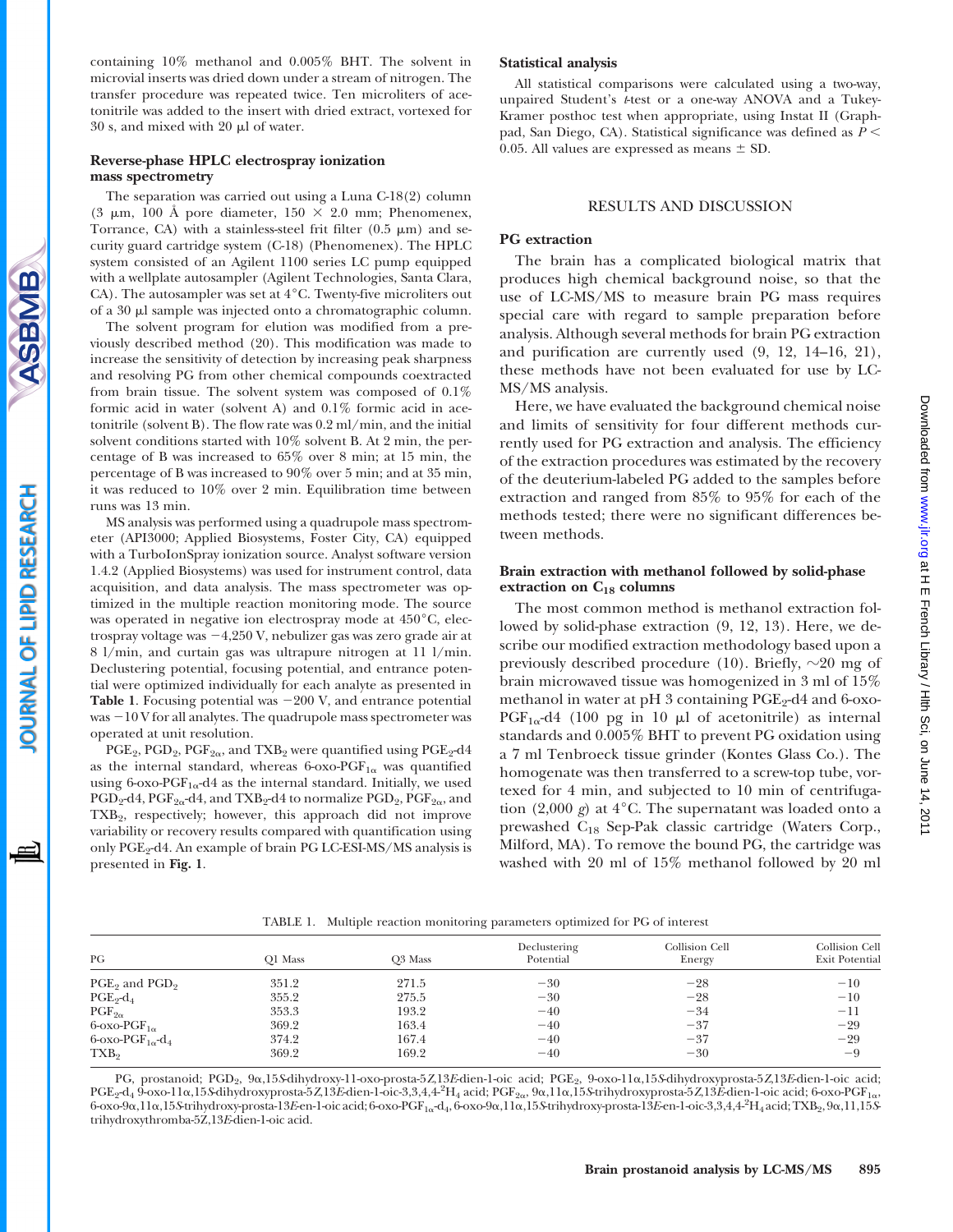

Fig. 1. Example of brain prostanoid (PG) analysis using high-performance liquid chromatography with tandem mass spectrometry detection (LC-ESI-MS/MS). A sample of brain tissue (300 mg) from mice euthanized using head-focused microwave irradiation was analyzed using a procedure described in Materials and Methods. The concentrations of  $9$ -oxo-11 $\alpha$ ,15S-dihydroxyprosta-5Z,13E-dien-1-oic acid (PGE<sub>2</sub>),  $9\alpha$ ,15Sdihydroxy-11-oxo-prosta-5Z,13E-dien-1-oic acid (PGD2), 9a,11,15S-trihydroxythromba-5Z,13E-dien-1-oic acid (TXB<sub>2</sub>),  $9\alpha,11\alpha,15$ S-trihydroxyprosta-5Z,13E-dien-1-oic acid (PGF<sub>2 $\alpha$ </sub>), and  $6$ -oxo-9 $\alpha,11\alpha,15$ S-trihydroxy-prosta-13E-en-1-oic acid (6-oxo-PGF<sub>1 $\alpha$ </sub>) were 0.23, 0.65, 0.08, 0.29, and 0.08 ng/g wet weight, respectively. The concentration of internal standard 9-oxo-11a,15S-dihydroxyprosta-5Z,13E-dien-1-oic- $3,3,4,4^2H_4$  acid (PGE<sub>2</sub>-d4) was 100 pg/sample. cps, counts per second.

of water, dried with syringe air, and eluted with 10 ml of methyl formate (spectral grade; Acros Organics, Pittsburgh, PA). The methyl formate was then removed under a stream of nitrogen, and PG were prepared for LC-MS/MS analysis as described in Materials and Methods. Although this method has been used for tissue extraction before PG LC-MS analysis (9), we found that the chemical background noise was very high. This high background noise accounts for a 5- to 20-fold reduction in sensitivity for different PG compared with the acetone liquid/liquid extraction described in Materials and Methods (Table 2). Importantly, using another brand of methyl formate (MP Biochemicals, Solon, OH), or its substitution with ethyl acetate, resulted in much greater chemical noise and significantly reduced sensitivity (data not shown). Use of other brands of C<sub>18</sub> cartridges [Ultra-Clean™ (Alltech Associates, Inc., Deerfield, IL) or Strata®

SBMB

**OURNAL OF LIPID RESEARCH** 

≝

(Phenomenex)] did not improve the limits of sensitivity (data not shown).

# Brain extraction with diethyl ether

Diethyl ether is another solvent used for PG extraction (15). Briefly,  $\sim 20$  mg of brain microwaved tissue was homogenized in 3 ml of saline at pH 3 containing  $PGE_2-d4$ and 6-oxo-PGF<sub>1 $\alpha$ </sub>-d4 (100 pg in 10  $\mu$ l of acetonitrile) as internal standards and 0.005% BHT using a 7 ml Tenbroeck tissue grinder. The homogenate was extracted twice with 4 ml of diethyl ether, and the organic layer was then dried under a stream of nitrogen. PG were prepared for LC-MS/MS analysis as described in Materials and Methods. This method for extraction resulted in very high level of chemical noise, so we purified the extracts on  $C_{18}$ cartridges as described above (10). The level of sensitivity for  $TXB<sub>2</sub>$  was improved; however, it reduced sensitivity for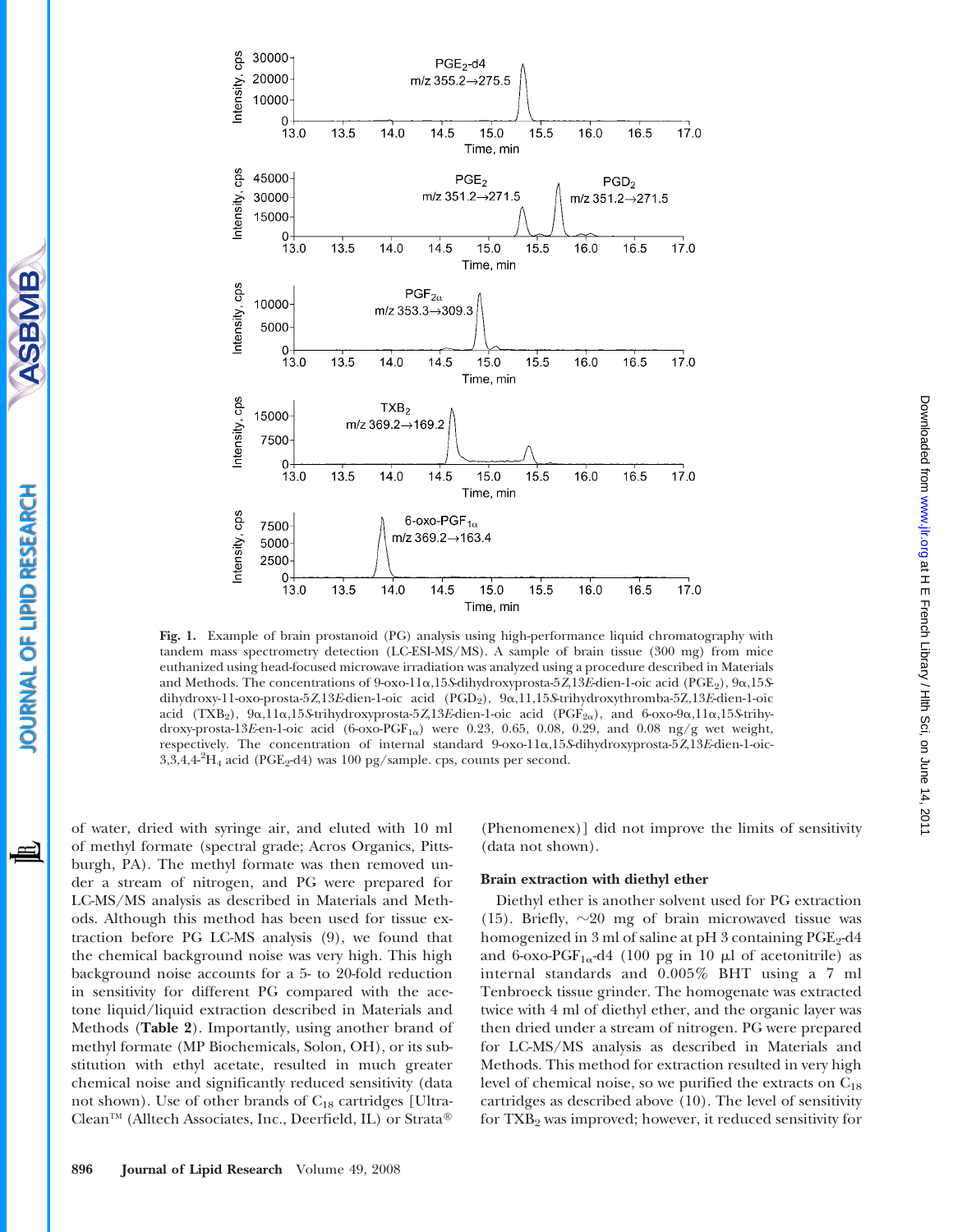TABLE 2. Effects of different methods of brain PG extraction on high-performance liquid chromatography with tandem mass spectrometry detection limits

| <b>Extraction Method</b>                                | PGE <sub>2</sub> and PGD <sub>2</sub>                          | TXB <sub>2</sub>                                               | $PGF_{2\alpha}$                                                | $6$ -Oxo-PGF <sub>1<math>\alpha</math></sub>                   |
|---------------------------------------------------------|----------------------------------------------------------------|----------------------------------------------------------------|----------------------------------------------------------------|----------------------------------------------------------------|
| Methanol followed by solid-phase<br>extraction          | $3.9 \pm 1.0$ $(0.5 \pm 0.1)$                                  | $17.3 \pm 6.2$ (2.0 $\pm$ 0.7)                                 | $7.2 \pm 2.6$ (0.9 $\pm$ 0.3)                                  | $14.7 \pm 3.8$ (1.7 $\pm$ 0.5)                                 |
| Diethyl ether followed by solid-phase<br>extraction     | $5.6 \pm 2.5$ (0.7 $\pm$ 0.3)                                  | $5.5 \pm 1.9$ (0.7 $\pm$ 0.2)                                  | $20.0 \pm 8.0$ (2.4 $\pm$ 0.9)                                 | $33.3 \pm 8.3$ (3.9 $\pm$ 1.0)                                 |
| Hexane/2-propanol followed by solid-phase<br>extraction | $5.0 \pm 1.7$ (0.6 $\pm$ 0.2)                                  | $14.5 \pm 3.6$ (1.7 $\pm$ 0.4)                                 | $15.4 \pm 5.4$ (1.8 $\pm$ 0.6)                                 | $13.3 \pm 4.0$ (1.6 $\pm$ 0.5)                                 |
| Hexane/2-propanol followed by acetone<br>Acetone        | $0.5 \pm 0.1$ $(0.1 \pm 0.0)$<br>$0.6 \pm 0.1$ $(0.1 \pm 0.0)$ | $0.7 \pm 0.2$ (0.1 $\pm$ 0.0)<br>$0.9 \pm 0.2$ (0.1 $\pm$ 0.0) | $1.2 \pm 0.1$ (0.1 $\pm$ 0.0)<br>$1.5 \pm 0.5$ (0.2 $\pm$ 0.1) | $2.1 \pm 0.5$ (0.3 $\pm$ 0.1)<br>$3.3 \pm 0.7$ (0.4 $\pm$ 0.1) |

Limits of detection were determined as lower analyte mass for which the signal-to-noise ratio was  $>$ 3. First values indicate limits of detection in picograms on-column, and second values (in parentheses) indicates mass in nanograms per gram wet weight for 20 mg brain samples. Values are expressed as means  $\pm$  SD (n = 3).

all other analyzed PG compared with methanol extraction followed by solid-phase extraction on  $C_{18}$  columns (Table 2). Overall, the chemical background noise was much higher for all PG, accounting for a 6- to 13-fold reduction in sensitivity for PG compared with acetone extraction with liquid/liquid purification.

## Brain extraction with hexane/2-propanol

BMB

**OURNAL OF LIPID RESEARCH** 

We also tested hexane/2-propanol extraction  $(3:2, v/v)$ , which allows for simultaneous extraction of brain phospholipids, neutral lipids, and PG (14). Briefly,  $\sim 20$  mg of brain microwaved tissue was homogenized in 1 ml of hexane/2-propanol (3:2,  $v/v$ ) containing PGE<sub>2</sub>-d4 and 6-oxo-PGF<sub>1 $\alpha$ </sub>-d4 (100 pg in 10  $\mu$ l of acetonitrile) as internal standards using a 2 ml Tenbroeck tissue grinder. The homogenizer was rinsed three times with 1 ml of hexane/ 2-propanol. The homogenate was subjected to 10 min of centrifugation (2,000 g) at  $4^{\circ}$ C, and the supernatant was removed. The supernatant was then dried under a stream of nitrogen, redissolved in 15% methanol at pH 3, and purified on  $C_{18}$  cartridges as described above (10). PG were prepared for LC-MS/MS analysis as described in Materials and Methods. The chemical background noise was similar to values for methanol extraction followed by solid-phase extraction on  $C_{18}$  columns. Also, the sensitivity was 4- to 16-fold lower compared with the acetone liquid/ liquid extraction described in Materials and Methods (Table 2).

Because purification of hexane/2-propanol lipid extracts on C18 cartridges did not increase the levels of sensitivity of LC-MS/MS analysis compared with other methods, we used acetone to reextract PG from hexane/2-propanol lipid extracts. To purify hexane/2-propanol lipid extracts with acetone, aliquots of extracts were transferred into silanized tubes, solvent was removed under a stream of nitrogen and redissolved in 2 ml of acetone containing 0.005% BHT, and then 1 ml of saline was added. This mixture was mixed by vortexing for 4 min. We then followed the procedures for PG analysis as described in Materials and Methods. Although the purification of lipid extract with acetone followed by liquid/liquid extraction did not significantly improve the levels of sensitivity compared with direct extraction with acetone (Table 2), this approach allows the simultaneous analysis of PG and other lipid molecules in the same sample.

## Extraction recovery with acetone

We verified the recovery of PG extraction with acetone compared with extraction with hexane/2-propanol, because hexane/2-propanol affords a high recovery of PG from tissue (14). Because we found that hexane/2 propanol extraction has reduced sensitivity as a result of high background, we induced brain PG formation by injecting mice with lipopolysaccharide (1 mg/kg ip) (22) at 3 h before head-focused microwave irradiation. We extracted the same brain samples using either acetone or hexane/2-propanol (3:2,  $v/v$ ). There were no differences in PG mass found after hexane/2-propanol extraction compared with acetone extraction (Fig. 2), indicating that acetone yields a high extraction ratio of PG from the brain tissue. Because acetone extraction produced significantly less background chemical noise compared with hexane/2-propanol extraction, the standard deviations for the individual PG are smaller in samples analyzed from the acetone extract compared with the hexane/2 propanol extract.



Fig. 2. PG mass measured after acetone and hexane/2-propanol extraction. Brain PG mass was induced by intraperitoneal injection of lipopolysaccharide (1 mg/kg) at 3 h before animals were euthanized using head-focused microwave irradiation. The same brain samples were extracted with either hexane/2-propanol or acetone and analyzed as described in Materials and Methods. Values are expressed as means  $\pm$  SD (n = 3). HIP, hexane/2propanol (3:2, v/v); ww, wet weight.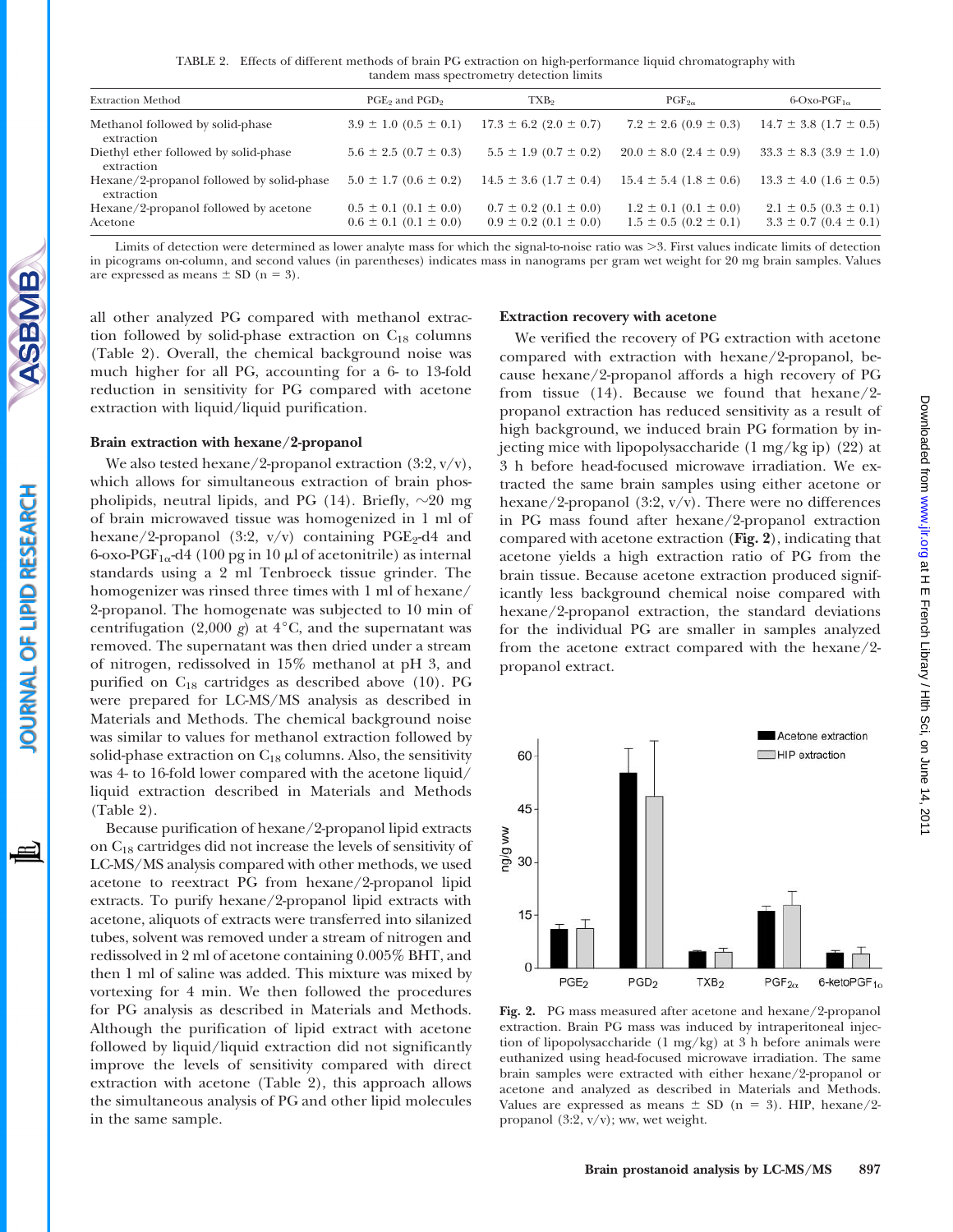

Fig. 3. Effect of loading solvent composition of the separation of brain PG by HPLC. A sample of brain tissue (10 mg) from mice euthanized by decapitation was extracted and analyzed using a procedure described in Materials and Methods. The sample  $(25 \mu l)$  was loaded onto an HPLC column using either water-acetonitrile (1:2) (upper panel) or water-acetonitrile (2:1) (lower panel). cps, counts per second.

In summary, tissue PG extraction with acetone followed by liquid/liquid extraction significantly increased the level of sensitivity in the LC-MS/MS analysis compared with other extraction methods tested in this study. This increased sensitivity was the result of a significant reduction of background chemical noise, probably attributable to better purification of PG extract from components that affect LC-MS/MS analysis. Also, dissolving the residue from a hexane/2-propanol lipid extract with acetone permits PG analysis in common lipid extracts that contain all major lipids, thereby extending the application of this method of extraction to other lipid parameters beyond PG, which is important when sample quantity is limited. Besides better sensitivity, PG extraction with acetone followed by liquid/liquid extraction is considerably less laborious when large sets of samples are analyzed and much less expensive compared with purification on  $C_{18}$  cartridges. Therefore, we consider

acetone extraction followed by liquid/liquid extraction to be the method of choice for PG analysis using LC-MS/MS.

## Sample preparation for LC-MS/MS analysis

The solvent composition used to apply a sample onto an HPLC column may have a significant effect on analyte separation and peak sharpness, thereby affecting the limits of detection and the accuracy of analysis. Acetonitrile would be the best solvent to dissolve a sample before application on the column because it dissolves PG and is a component of the mobile phase. However, because of the small volume of the HPLC column used for PG separation and the low flow rate of solvents used in the LC separation program, a high acetonitrile concentration used to apply the sample reduces peak sharpness and increases peak leading (Fig. 3). We have found that the optimal acetonitrile-water ratio is 1:2 when  $25 \mu l$  of sample is applied onto an HPLC column.



Fig. 4. Analysis of prostaglandin and isoprostane standard mixture using LC-ESI-MS/MS. A mixture of PGE<sub>2</sub>, 8-isoPGE<sub>2</sub>, 11 $\beta$ -PGE<sub>2</sub>, PGF<sub>2a</sub>, and 11 $\beta$ -PGF<sub>2a</sub> (100, 100, 100, 100, 50, and 50 pg, respectively, in 10  $\mu$ I of acetonitrile) was analyzed using a procedure described in Materials and Methods. cps, counts per second.

OURNAL OF LIPID RESEARCH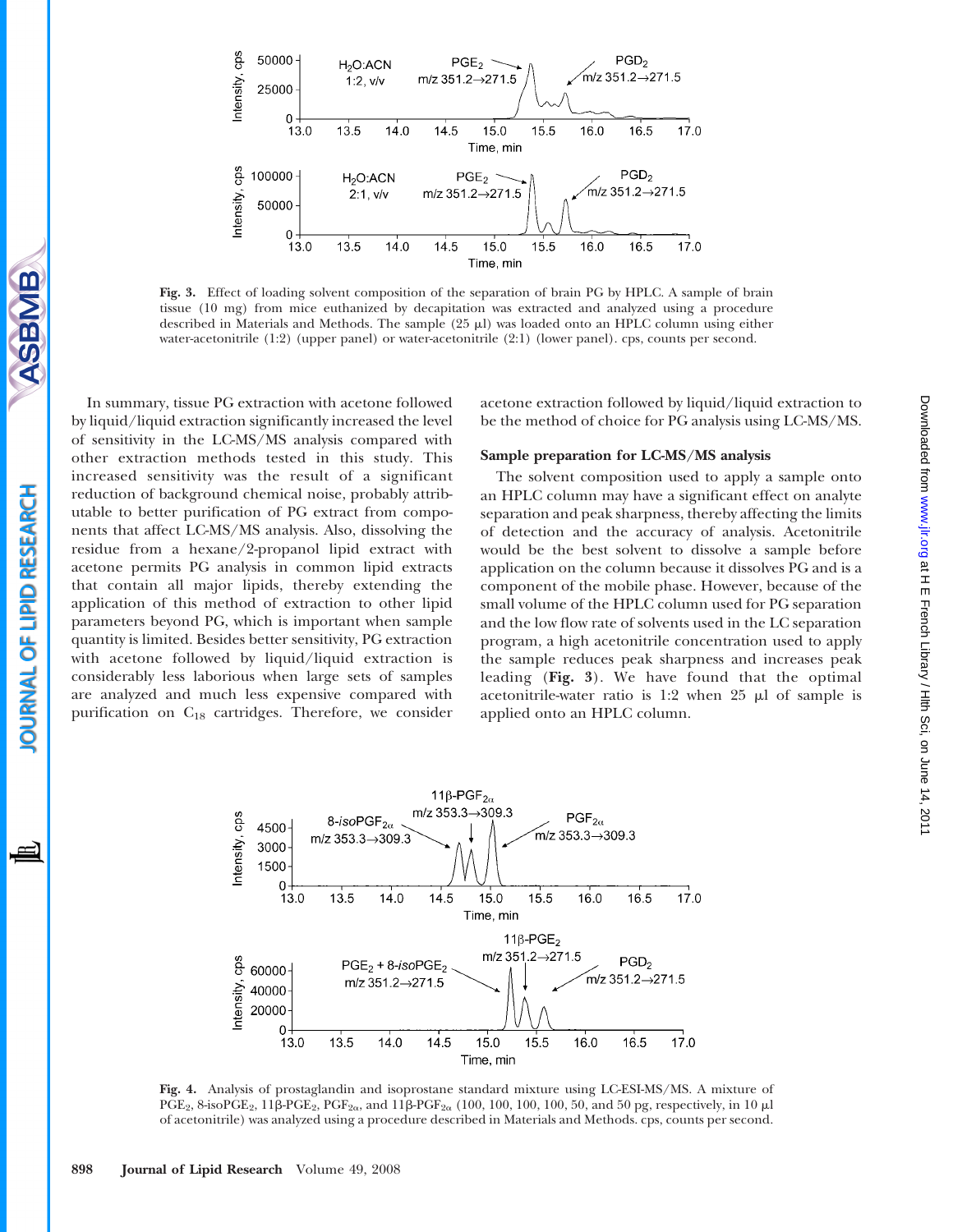#### Specificity of the LC-MS/MS

A Non-microwaved brains

It is well known that liver, brain, and plasma phospholipids contain esterified isoprostanes, which are  $PGF_2$ -like and  $PGD_2/E_2$ -like molecules (23–26). These isoprostanes are also found in urine and plasma in an unesterified form (27–29). It is important to determine that these molecules are formed in situ via the nonenzymic oxidation of esterified 20:4n-6 (24, 25). To demonstrate the specificity of our method for PG, we analyzed a mixture of  $PGE_2$ ,  $11\beta$ - $PGE_2$ , 8-isoPGE<sub>2</sub>, PGD<sub>2</sub>, PGF<sub>2 $\alpha$ </sub>, 11 $\beta$ -PGF<sub>2 $\alpha$ </sub>, and 8-isoPGF<sub>2 $\alpha$ </sub> standards (Fig. 4). All of the analyzed prostaglandins and isoprostanes were chromatographically resolved, with the exception of PGE<sub>2</sub> and 8-isoPGE<sub>2</sub>. These results are consistent with resolving isoprostanes and PG on C18 or C8 columns using a gradient of acetonitrile-based solvents (9, 28).

### Antioxidants prevent PG degradation during analysis

BHT is often used to prevent PG oxidation during extraction and analysis. Different concentrations of BHT have been used in lipid analysis, ranging from 0.1% to 0.01% (3, 30), although not all investigators use antioxidants during PG analysis. To evaluate the need for antioxidants, we analyzed three identical brain samples with 0.1% BHT, 0.005% BHT, or no BHT added to acetone and chloroform used in the extraction. We found that 0.1% BHT produced a precipitate that may clog the LC system. However, using 0.005% BHT in chloroform and acetone for PG extraction and sample preparation efficiently decreased the variability of analysis and prevented a 2.8-fold reduction in 6-oxo-PGF<sub>1 $\alpha$ </sub> mass without producing a precipitate in the loading mixture.

### Use of head-focused microwave irradiation

Brain PG mass found in rodents euthanized by headfocused microwave irradiation is 10- to 40-fold lower than in animals euthanized by decapitation (17, 18). Different processes may account for this difference in results, including postmortem PG formation (17–19), induction of

0 min incubation 1 min incubation 250 5 min incubation 200 ww B/Bu 150  $100 50 \Omega$ PGE<sub>2</sub>  $PGD<sub>2</sub>$  $\mathsf{PGF}_{2\alpha}$  $TXB<sub>2</sub>$ 6-keto $PGF_{1\alpha}$ в Microwaved brains 0 min incubation 250  $\Box$  1 min incubation 5 min incubation 200 ww B/Bu 150 100  $50 \Omega$ 

 $PGD<sub>2</sub>$ 

 $TXB<sub>2</sub>$ 

PGE<sub>2</sub>

 $PGF_{2\alpha}$ 

6-keto $PGF_{1\alpha}$ 

Fig. 5. Induction of PG formation during brain tissue extraction. Two groups of animals were anesthetized with halothane  $(1-3\%)$  and euthanized by decapitation, and their skulls were opened. The whole brains were removed at 1 min after animal death and either frozen in liquid nitrogen (A) or subjected to head-focused microwave irradiation (B) as described in Materials and Methods. A: Three identical nonmicrowaved brain samples were extracted either in ice-cold conditions or after sample incubation in extraction mixture for 1 or 5 min at room temperature. B: As a control for the completeness of extraction in ice-cold conditions, microwaved brains were extracted under the same conditions described for A. Values are expressed as means  $\pm$  SD (n = 3). \*  $P$  < 0.05 compared with samples extracted in ice-cold conditions. ww, wet weight.

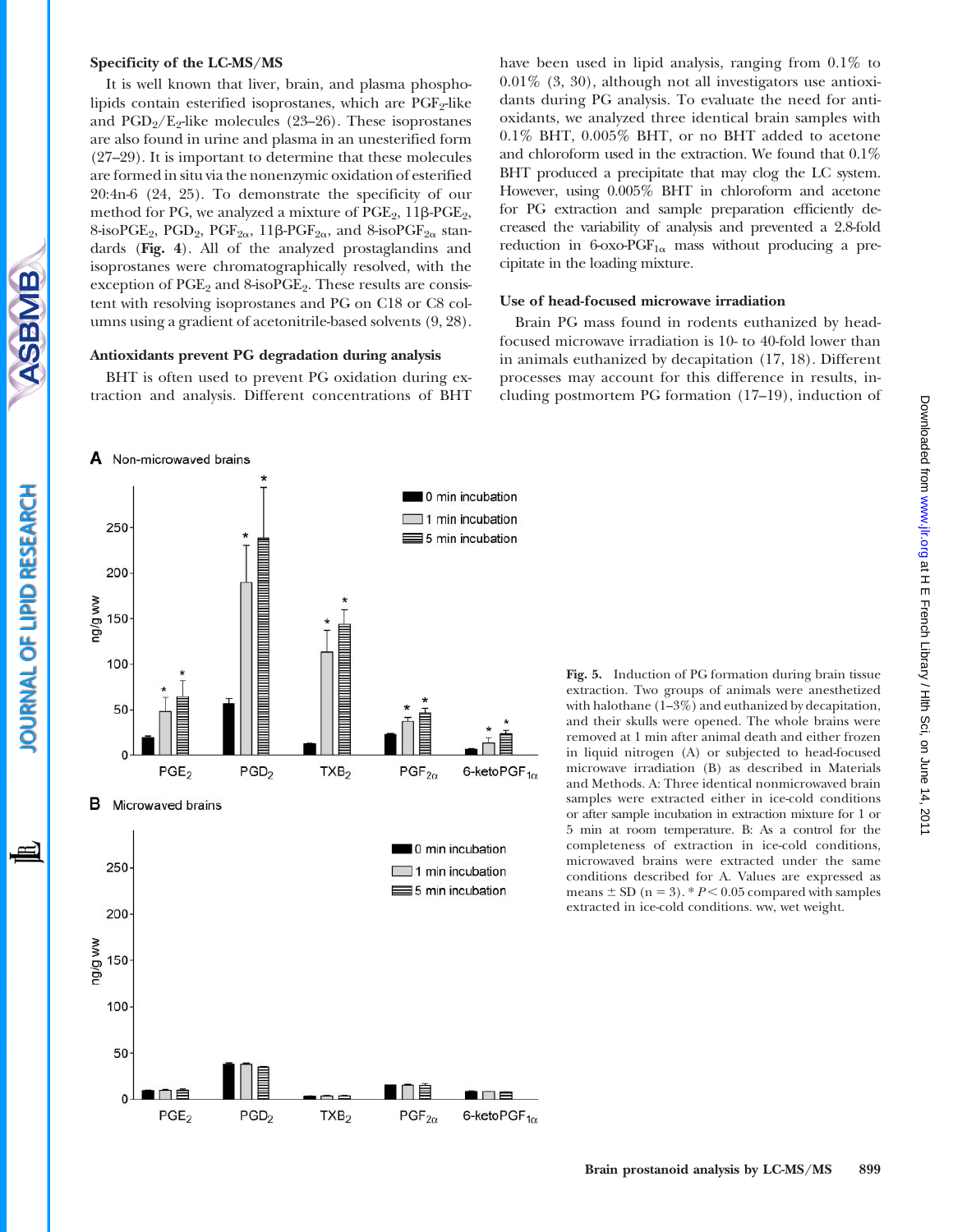

PG formation during extraction, or PG destruction or trapping in microwaved brains.

SBMB

**OURNAL OF LIPID RESEARCH** 

Because the induction of PG formation during extraction has not been tested in previous studies, we extracted identical nonmicrowaved brain samples either in ice-cold conditions or after sample incubation in extraction mixture for 1 or 5 min at room temperature. The mass of all PG analyzed was increased significantly at room temperature (Fig. 5A). As a control for the completeness of extraction in ice-cold conditions, microwaved brains with heat-inactivated enzymes were extracted under the same conditions described above. There were no differences between PG mass in microwaved tissue after extraction in ice-cold conditions compared with room temperature (Fig. 5B), indicating the same high extraction ratio in icecold conditions. These data indicate that induction of PG formation during extraction can occur, which is one factor contributing to the higher values and greater variability of PG mass found in nonmicrowaved brains.

Another reason for a reduction in PG mass in brains subjected to microwaved irradiation could be PG breakdown and/or trapping in irradiated tissue. Temperatures of  $70^{\circ}$ C to  $100^{\circ}$ C are reported a few seconds after expos-

Fig. 6. PG are not destroyed or trapped in microwaved brain. Two groups of animals were anesthetized with halothane (1–3%) and euthanized by decapitation, and their skulls were opened. The whole brains were removed at 1 min after animal death and either frozen in liquid nitrogen or subjected to head-focused microwave irradiation as described in Materials and Methods. The temperature of microwaved brains ranged from  $70^{\circ}$ C to  $85^{\circ}$ C as measured using a thermocouple. As a control for enzyme inactivation in microwaved brains, a third group of animals was euthanized by microwave irradiation as described in Materials and Methods. Values are expressed as means  $\pm$  SD (n = 3). \*  $P < 0.05$  compared with brains from mice euthanized by head-focused microwave irradiation without global ischemia;  $*$   $P < 0.05$  compared with brains from nonmicrowaved brains of mice exposed to global ischemia. ww, wet weight.

ing the animal to head-focused microwave irradiation (19), similar to our observations. Because PG are known for their instability and have a short half-life, PG breakdown in heat-denatured tissue should be considered as another factor accounting for the reduced PG mass observed in microwaved brains compared with nonmicrowaved brains. In addition, because PG are bound in vivo by a variety of carrier proteins (31, 32), trapping of PG in heatdenatured proteins may also account for the reduction in PG mass observed after microwave irradiation. Although it is assumed that the observed reduction in PG mass in microwaved versus nonmicrowaved brain is the result of the heat inactivation of enzymes involved in postmortem PG formation (17–19), direct evidence that PG are not trapped or destroyed in microwaved brains has not been reported. What has been reported is that in indomethacintreated rats euthanized by decapitation, brain PG mass is not different from the levels in brains from rats euthanized by microwave irradiation (18). Additional evidence is that after injection (intracerebral ventricular) of radiolabeled PG into the brain before microwave irradiation, most of the recovered radioactivity was in the form of PG (19), suggesting heat stability in situ. However, the recovery of



Fig. 7. Reduction in PG mass during tissue storage. Identical tissue samples were analyzed either the same day or 4 weeks after animals were euthanized by decapitation. Tissue powder was stored at  $-80^{\circ}$ C. Values are expressed as means  $\pm$  SD (n = 4). \*  $P \le 0.05$  compared with brains analyzed the same day as the mice were euthanized.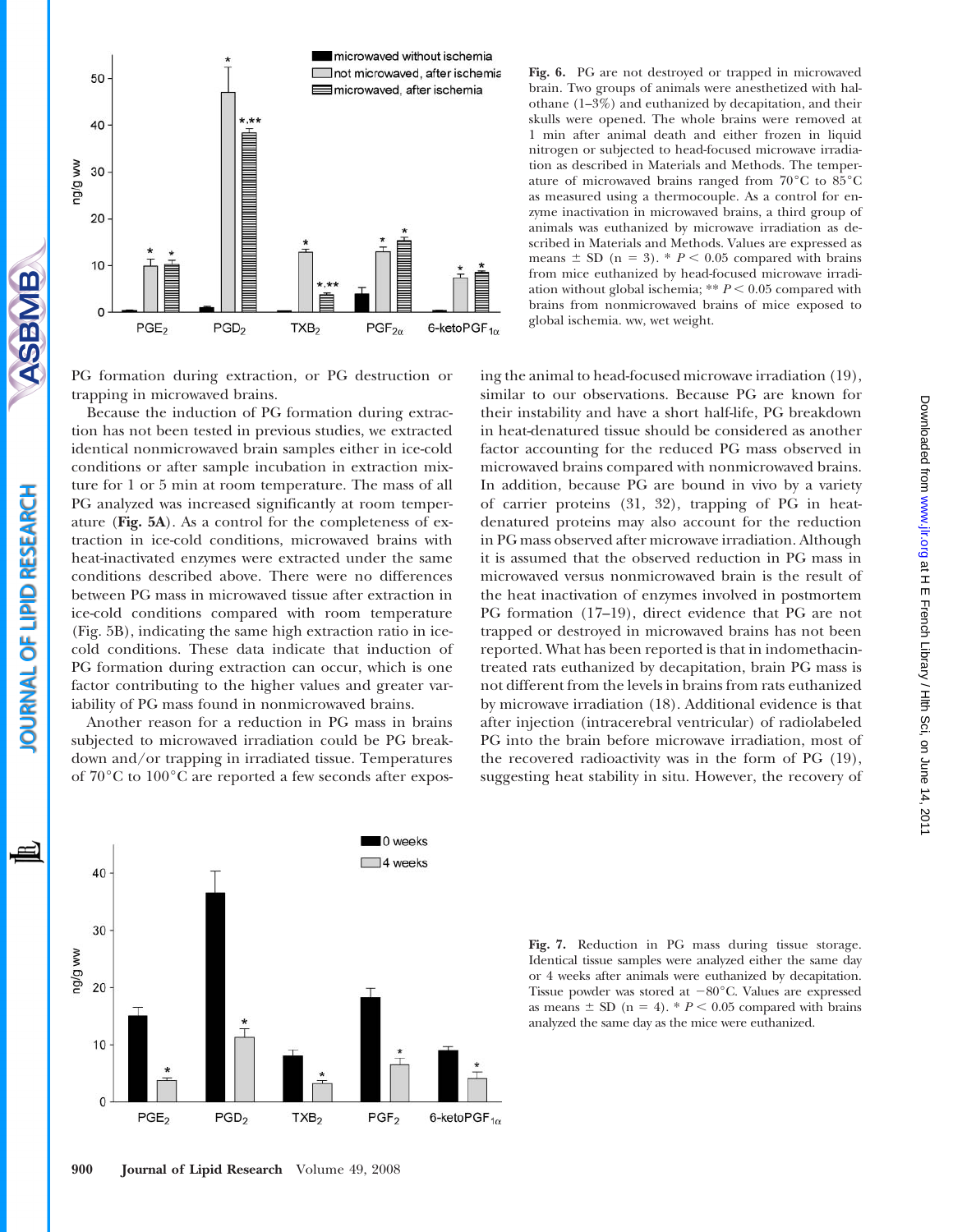the radiolabeled PG from brains subjected to microwave irradiation was not examined in this study.

To address the possibility that microwave irradiation may affect the recovery of endogenous PG, we induced brain PG production by modeling global ischemia. Two groups of animals were anesthetized with halothane (1– 3%) and euthanized by decapitation, and their skulls were opened. The whole brains were removed 1 min after death and either frozen in liquid nitrogen or subjected to microwave irradiation as described in Materials and Methods. The temperature of microwaved brains ranged from  $70^{\circ}$ C to 85°C as measured using a thermocouple. As a control for enzyme inactivation in microwaved brains, the third group of animals was euthanized immediately using headfocused microwave irradiation as described in Materials and Methods. The magnitude of increased PG mass found in nonmicrowaved brains was similar to the levels reported by others  $(17, 18)$  (Fig. 6). For most PG analyzed, there were no differences between the two different fixation regimens subjected to induction of PG production via ischemia (Fig. 6), indicating that the recovery of brain PG was fixation-independent.

However, PGD<sub>2</sub> and TXB<sub>2</sub> mass were increased in nonmicrowaved brains compared with microwaved brains after induction of PG formation. There are several explanations for these data. First, PGD2 and TXB2 are formed during extraction because their mass was affected to a greater extent than the mass of other PG during the extraction of nonmicrowaved brains (Fig. 5A). Second,  $PGD<sub>2</sub>$  and  $TXB<sub>2</sub>$  are more heat-labile. To test this assumption, we incubated a PGE<sub>2</sub>, PGD<sub>2</sub>, PGF<sub>2 $\alpha$ </sub>, TXB<sub>2</sub>, and 6-oxo-PGF<sub>1 $\alpha$ </sub> mixture dissolved in acetonitrile-water (1:2,  $v/v$ ) at 85 $\degree$ C for 10 min and analyzed PG mass as described in Materials and Methods. The mass of all PG tested was decreased to the same extent (10–15%; data not shown), indicating similar heat lability of the tested PG.

Together, these data support the need to microwave brain and provide direct evidence that PG are not trapped or destroyed in microwaved brains.

## PG stability during tissue storage

Because of PG short shelf half-lives, we tested PG stability in brain tissue and extracts during storage. PG were analyzed in the same samples either the same day or 4 weeks after animals were euthanized by decapitation. Tissue powder was stored at  $-80^{\circ}$ C. Four weeks of tissue powder storage at  $-80^{\circ}$ C resulted in a 2- to 4-fold decrease in PG mass (Fig. 7); however, no decrease of PG was observed in lipid extracts stored in hexane/2-propanol (3:2) for several months at  $-80^{\circ}$ C under nitrogen (data not shown). These data indicate the utility of rapid tissue extraction with hexane/2-propanol (3:2), which then can be stably stored in hexane/2-propanol for PG and other lipid analysis in the future.

#### Summary

In summary, tissue PG extraction with acetone followed by liquid/liquid extraction significantly increased the level of sensitivity of LC-MS/MS analysis compared with other extraction methods tested in this study. This increased sensitivity was the result of a significant reduction in background chemical noise. Dissolving residue from hexane/ 2-propanol lipid extracts with acetone allows the analysis of PG in these lipid extracts, thereby extending the application of this method of extraction. Besides better sensitivity, this method is less laborious and less expensive compared with purification on  $C_{18}$  cartridges. We also evaluated PG stability during extraction and storage. The use of 0.005% BHT during PG extraction decreased the variability of analysis and limited 6-oxo-PGF<sub>1 $\alpha$ </sub> oxidation. Importantly, PG were rapidly destroyed during the storage of powdered tissue; however, PG were stable in hexane/2-propanol extracts. Lastly, our data support the need to euthanize animals by head-focused microwave irradiation rather than by decapitation and provide direct evidence that PG are not trapped or destroyed in microwaved brains.

The authors thank Dr. Carole Haselton for her excellent surgical and technical work. The authors offer their sincere thanks to Dr. Masaru Miyagi for his guidance in the mass spectrometry laboratory. The authors also thank Cindy Murphy for preparation of the manuscript. This work was supported by a project (EJM) on a National Institutes of Health Grant P20 RR-17699.

### REFERENCES

- 1. Wolfe, L. S. 1982. Eicosanoids: prostaglandins, thromboxanes, leukotrienes, and other derivatives of carbon-20 unsaturated fatty acids. J. Neurochem. 38: 1–14.
- 2. Demediuk, P., R. D. Saunders, D. K. Anderson, E. D. Means, and L. A. Horrocks. 1985. Membrane lipid changes in laminectomized and traumatized cat spinal cord. Proc. Natl. Acad. Sci. USA. 82: 7071–7075.
- 3. Murphy, E. J., D. L. Behrmann, C. M. Bates, and L. A. Horrocks. 1994. Lipid alterations following impact spinal cord trauma in the rat. Mol. Chem. Neuropathol. 23: 13–26.
- 4. Backlund, M. G., J. R. Mann, and R. N. DuBois. 2005. Mechanisms for the prevention of gastrointestinal cancer: the role of prostaglandin E<sub>2</sub>. Oncology. **69:** 28-32.
- 5. Hata, A. N., and R. M. Breyer. 2004. Pharmacology and signaling of prostaglandin receptors: multiple roles in inflammation and immune modulation. Pharmacol. Ther. 103: 147–166.
- 6. Rocha, P. N., T. J. Plumb, and T. M. Coffman. 2003. Eicosanoids: lipid mediators of inflammation in transplantation. Springer Semin. Immunopathol. 25: 215–227.
- 7. Patrignani, P., S. Tacconelli, M. G. Schiulli, and M. L. Capone. 2005. New insights into COX-2 biology and inhibition. Brain Res. Brain Res. Rev. 48: 352–359.
- 8. Rosenberger, T. A., N. E. Villacreses, J. T. Hovda, F. Boestti, G. Weerasinghe, R. N. Wine, G. J. Harry, and S. I. Rapoport. 2004. Rat brain arachidonic acid metabolism is increased by a 6-day intracerebral ventricular infusion of bacterial lipopolysaccharide. J. Neurochem. 88: 1168–1178.
- 9. Masoodi, M., and A. Nicolaou. 2006. Lipidomic analysis of twentyseven prostanoids and isoprostanes by liquid chromatography/ electrospray tandem mass spectrometry. Rapid Commun. Mass Spectrom. **20:** 3023-3029.
- 10. Powell, W. S. 1999. Extraction of eicosanoids from biological fluids, cells, and tissues. In Eicosanoid Protocols. E. A. Lianos, editor. Humana Press, Totowa, NJ. 11–24.
- 11. Yue, H., S. A. Jansen, K. I. Strauss, M. R. Borenstein, M. F. Barbe, L. J. Rossi, and E. Murphy. 2007. A liquid chromatography/mass spectrometric method for simultaneous analysis of arachidonic